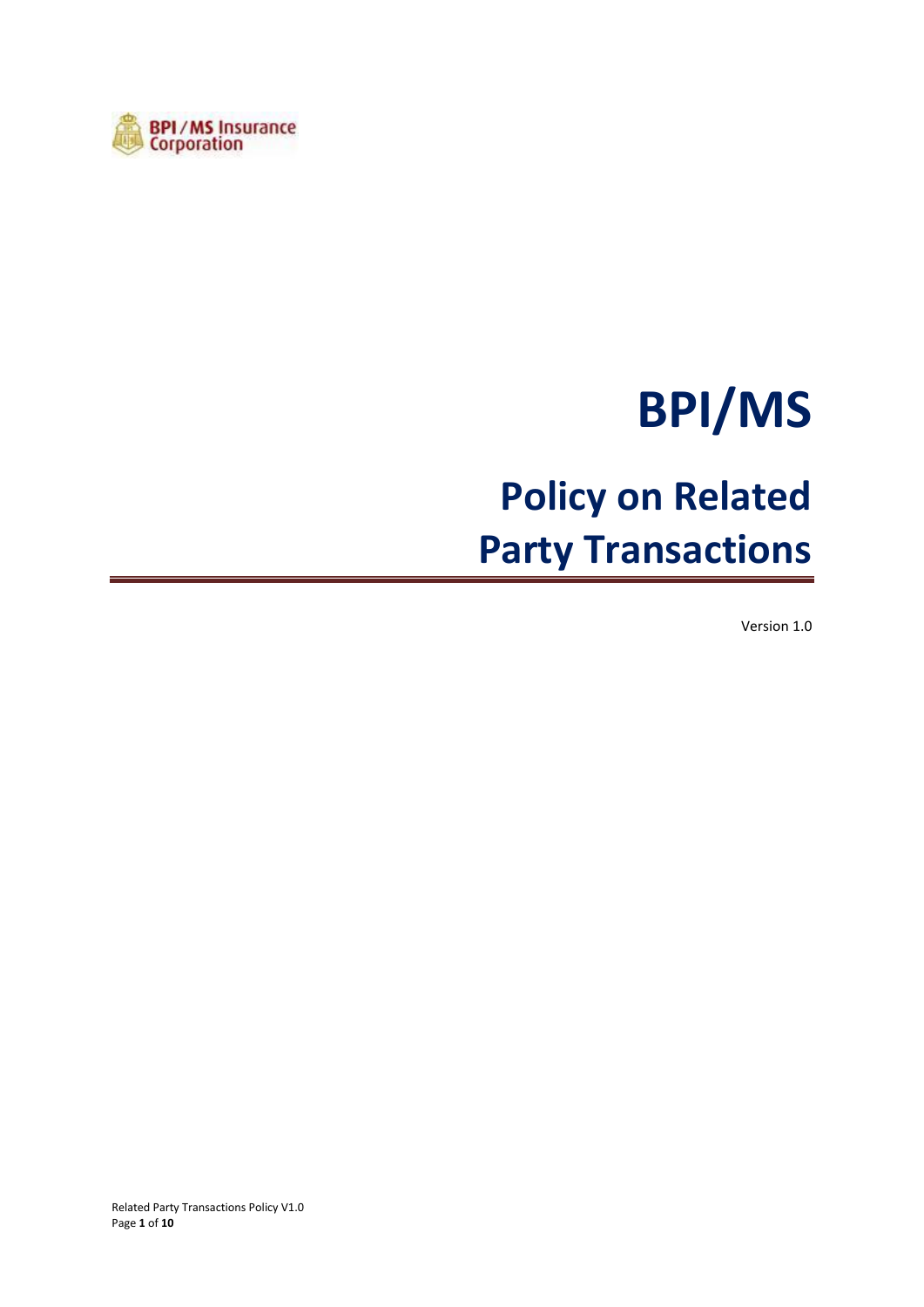## **Revision History Summary**

| <b>Version</b> | <b>Effective date</b> | <b>Description of Change</b>                              |  |  |
|----------------|-----------------------|-----------------------------------------------------------|--|--|
| 1.0            |                       | Initial issue. Adapted from BPI's Policy on Related Party |  |  |
|                |                       | Transactions                                              |  |  |
|                |                       |                                                           |  |  |
|                |                       |                                                           |  |  |
|                |                       |                                                           |  |  |
|                |                       |                                                           |  |  |
|                |                       |                                                           |  |  |
|                |                       |                                                           |  |  |
|                |                       |                                                           |  |  |
|                |                       |                                                           |  |  |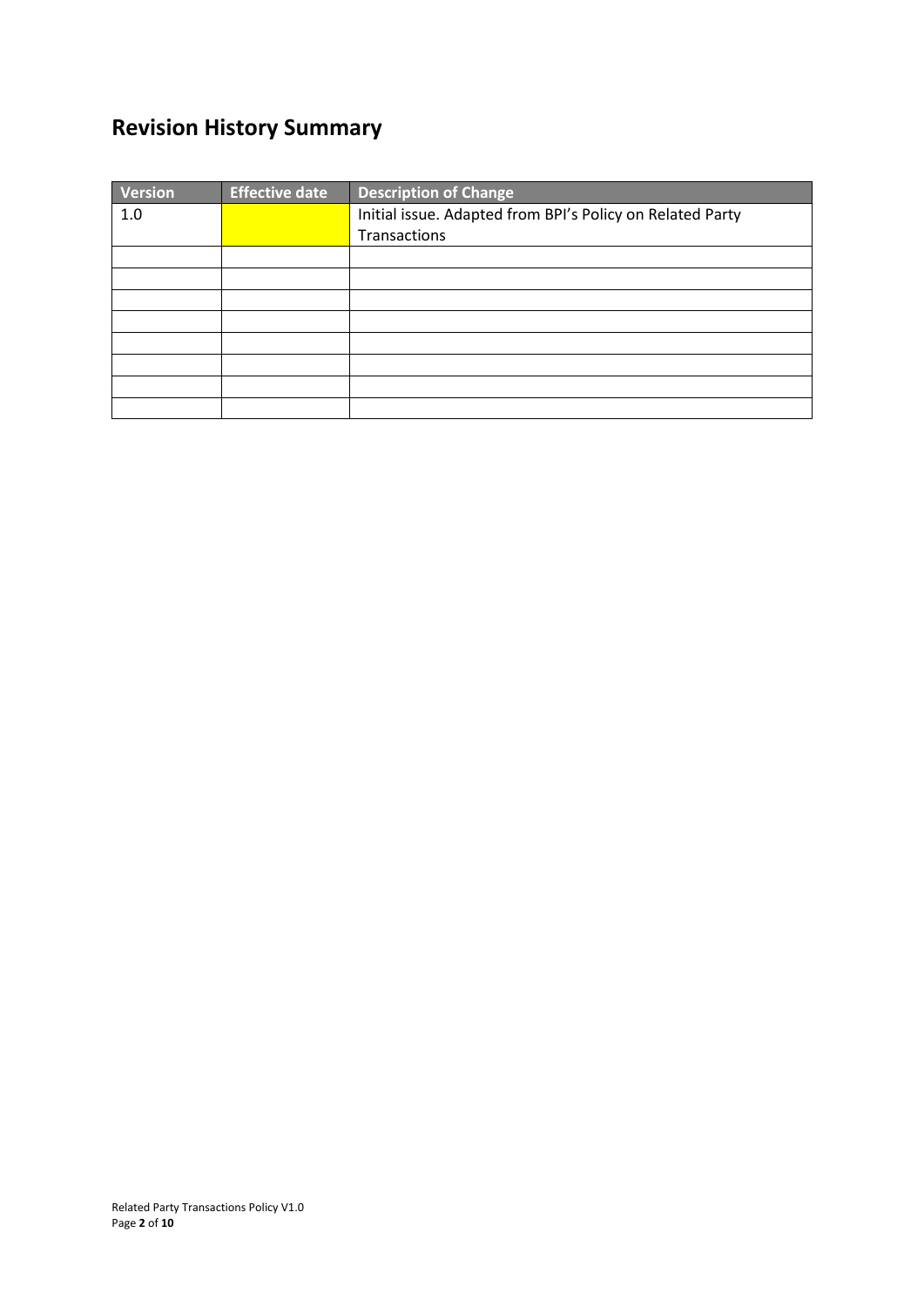## **Contents**

| 2. |  |
|----|--|
| 3. |  |
| 4. |  |
| 5. |  |
| 6. |  |
| 7. |  |
| 8. |  |
| 9. |  |
|    |  |
|    |  |
|    |  |
|    |  |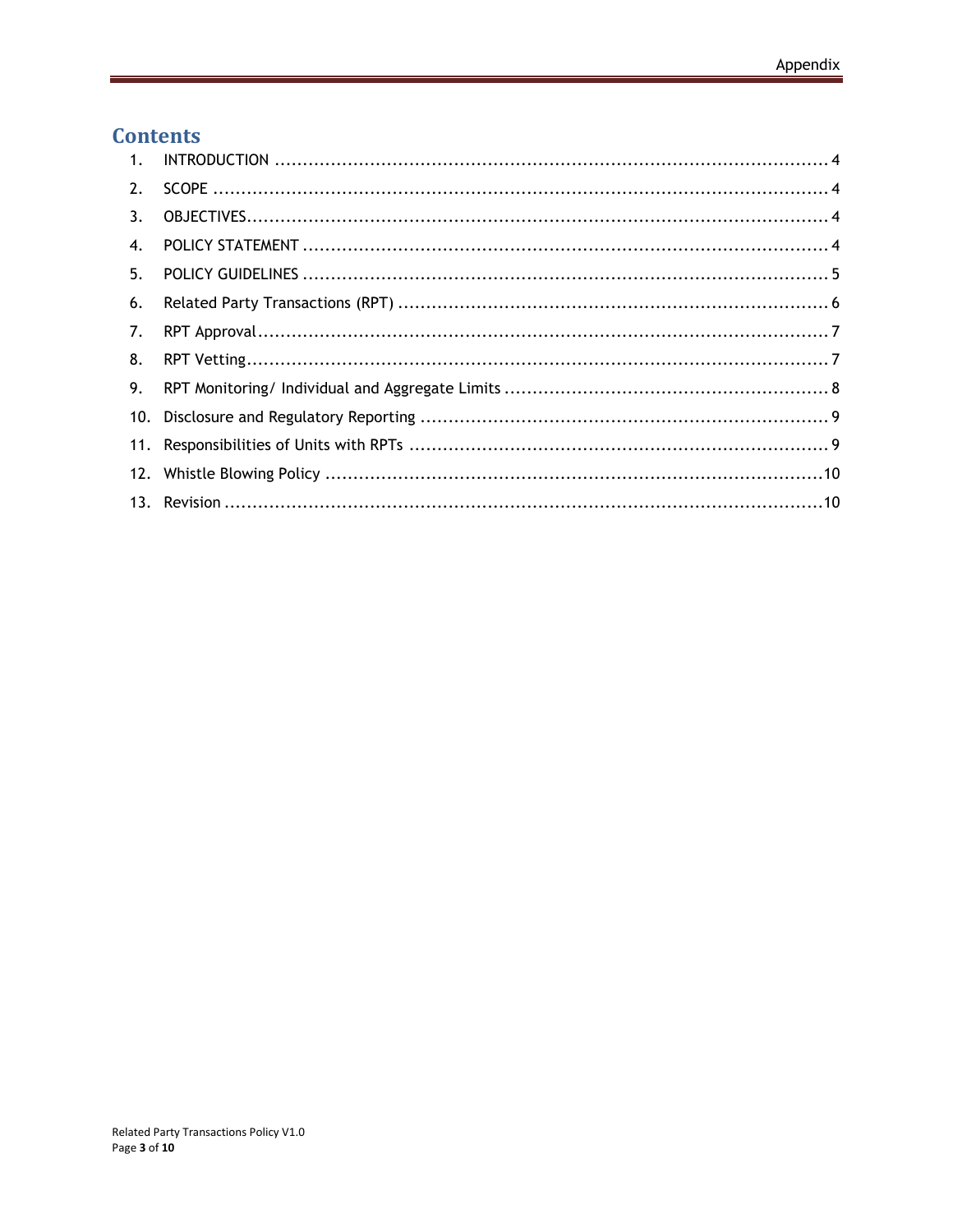## **1. INTRODUCTION**

<span id="page-3-0"></span>The Insurance Commission (IC) recognizes the importance of establishing and maintaining policies and procedures for transactions between related parties. These policies shall be made to ensure that such transactions are only undertaken on an arm's length basis for the financial, commercial and economic benefit of the given Covered Institution (CI) and the entire group where the said institution belongs. The lC expects every single Cl including its subsidiaries and affiliates, to exercise appropriate oversight and implement effective control systems for managing said exposures as these may potentially lead to abuses that are disadvantageous to the Cl and its policyholders, members, plan holders, card holders, claimants, creditors, fiduciary clients, and other stakeholders.

With the above, the IC issued Circular Letter (CL) No. 2017-29 in May 2, 2017 detailing the guidelines on related party transactions for IC's covered institutions.

The following are the highlights of the above issuance:

- a) Providing definition of Related Party and Related Party Transactions (RPTs);
- b) Defining the duties and responsibilities, roles and functions of the CI's Board of Directors;
- c) Requiring the constitution of an RPT Committee;
- d) Defining the responsibilities of the RPT Committee;
- e) Defining the roles of Senior Management and Self-Assessment functions;
- f) Requiring sets of disclosures in the Annual Report concerning related parties and related party transactions;
- g) Requiring the Board to approve all material RPTs as well as write off of material exposures to related parties and giving the Board the power to delegate to appropriate management committee the approval of RPTs that are below the materiality threshold.

## <span id="page-3-1"></span>**2. SCOPE**

This policy covers related parties as defined herein.

## <span id="page-3-2"></span>**3. OBJECTIVES**

- 3.1 To define related party and related party transactions;
- 3.2 To set materiality threshold for RPTs;
- 3.3 To prescribe processes and procedures in the preparation of the reports required by the IC.

## <span id="page-3-3"></span>**4. POLICY STATEMENT**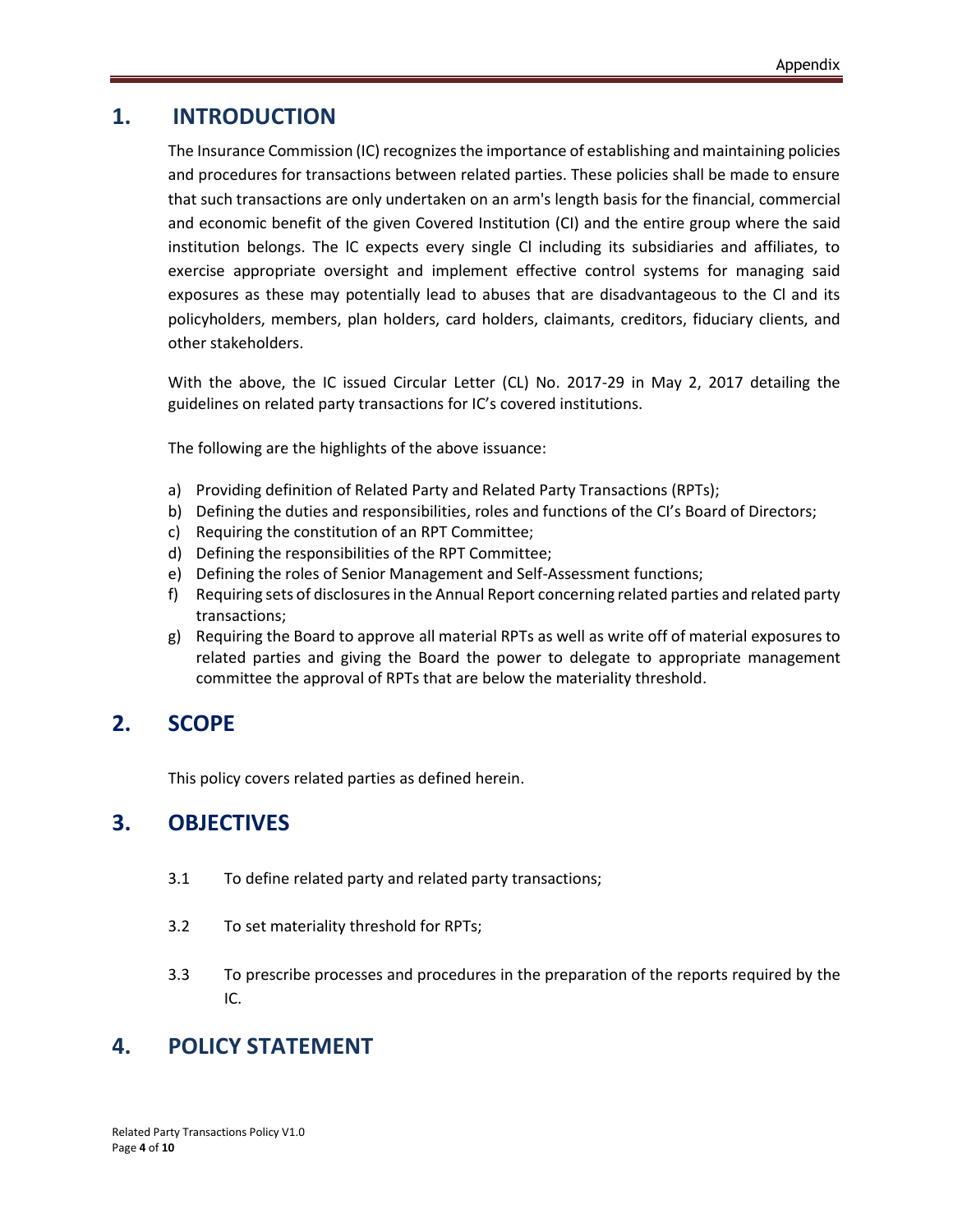BPI/MS shall ensure strict and consistent compliance with laws and regulations involving transactions with its Directors, Officers and Stockholders (DOS), Affiliates and Other Related Parties.

For this purpose, BPI/MS shall submit to the IC, as required under Circular Letter (CL) No. 2017- 29 (a) disclosure report of all entities in the conglomerate structure where it belongs, (the "Conglomerate Map/Organizational Structure") and (b) a report on material exposures to related parties (the "Report on Material Related Party Transaction").

## <span id="page-4-0"></span>**5. POLICY GUIDELINES**

- 5.1 This policy framework aims to establish the standard for evaluating, identifying and accounting of relationships and transactions between companies and parties. A related party to BPI/MS can be BPI/MS' subsidiaries as well as affiliates and special purpose entities that BPI/MS exerts direct/indirect control over or that exerts significant influence over BPI/MS; the directors; officers; stockholders and related interests and their close family members, as well as corresponding persons in affiliated companies. This shall also include such other person/juridical entity whose interests may pose potential conflict with the interest of BPI/MS, hence, is identified as a related party.
- 5.2 Close family members are persons related to the Cl's directors, officers and stockholders (DOS) within the second degree of consanguinity or affinity, legitimate or common-law. These shall include the spouse, parent, child, brother, sister, grandparent, grandchild, parent-in-law, son-/daughter-in-law, brother-/sister-in-law, grandparent-in-law, and grandchild-in-law of BPI/MS's DOS.
- 5.3 Corresponding persons in affiliated companies are the DOS of the affiliated companies and their close family members.
- 5.4 Under Section 290 of the lnsurance Code, as amended by R.A. 10607, control is presumed to exist if any person directly or indirectly owns, controls or holds with the power to vote forty percent (40%) or more of the voting securities of any other person. Provided, that no person shall be deemed to control another person solely by reason of his being an officer or director of such other person.
- 5.5 Control of an enterprise exists when there is:
	- 5.5.1 Power to govern the financial and operating policies of the enterprise under a statute or an agreement; or
	- 5.5.2 Power to appoint or remove the majority of the members of the board of directors or equivalent governing body; or
	- 5.5.3 Power to cast the majority votes at meetings of the board of directors or equivalent governing body; or
	- 5.5.4 Any other arrangement similar to any of the above.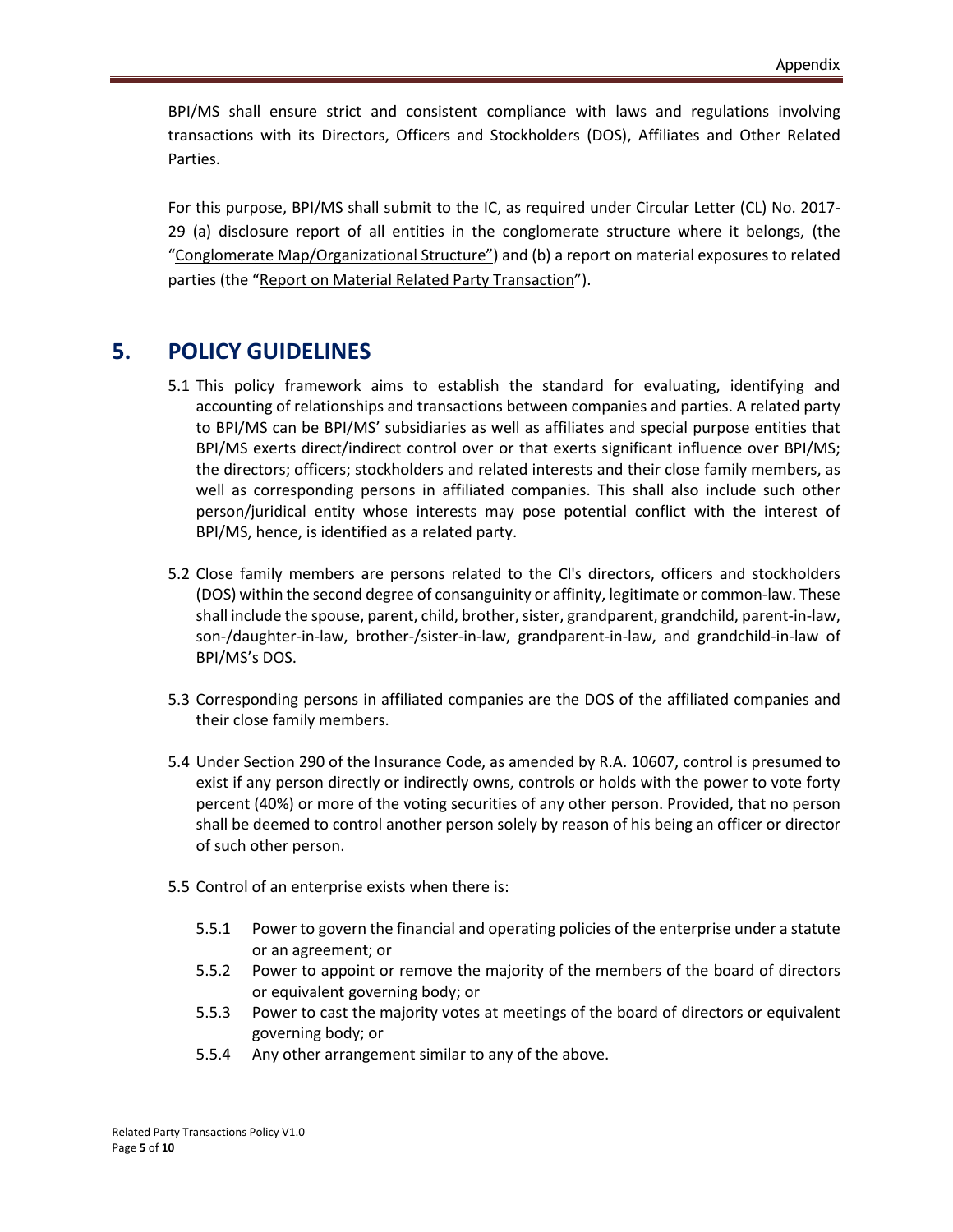## <span id="page-5-0"></span>**6. Related Party Transactions (RPT)**

The following is a list of transactions or dealings with related parties, regardless of whether or not a price is charged. These shall include, but not limited to the following –

|    |                                                                                                                                                                       | <b>Materiality Threshold</b>                 |                                                           |                                                                                     |  |
|----|-----------------------------------------------------------------------------------------------------------------------------------------------------------------------|----------------------------------------------|-----------------------------------------------------------|-------------------------------------------------------------------------------------|--|
|    | <b>Transaction Type</b>                                                                                                                                               | <b>Management</b><br><b>Committee</b>        | <b>RPT Committee</b>                                      | <b>BOD</b>                                                                          |  |
| a. | On-and off-balance sheet<br>credit exposures and claims<br>and write-offs                                                                                             | n/a                                          | Up to P5M per<br>transaction per<br>contract              | Over P5M per<br>transaction per<br>contract                                         |  |
| b. | Investments and/or<br>subscriptions for debt/equity<br>issuances                                                                                                      | n/a                                          | n/a                                                       | In excess of the<br>limits indicated<br>in the<br>Investment<br>Policy<br>Statement |  |
| c. | Consulting, professional,<br>agency and other service<br>arrangements/contracts/<br>agreements                                                                        | <b>Cumulative P5M</b><br>per counterparty    | Over P5M up to<br>Cumulative<br>P10M per<br>counterparty  | Cumulative<br>above P10M<br>per<br>counterparty                                     |  |
| d. | Purchases and sales of<br>assets, including transfer of<br>technology and intangible<br>items (e.g. research and<br>development, trademarks<br>and license agreements | Up to P5M per<br>transaction per<br>contract | Over P5M Up to<br>P10M per<br>transaction per<br>contract | Above P10M<br>per transaction<br>per contract                                       |  |
| e. | Construction<br>arrangements/contracts                                                                                                                                | <b>Cumulative P5M</b><br>per counterparty    | Over P5M up to<br>Cumulative<br>P10M per<br>counterparty  | Cumulative<br>above P10M<br>per<br>counterparty                                     |  |
| f. | Lease<br>arrangements/contracts                                                                                                                                       | Up to P5M per<br>transaction per<br>contract | Over P5M up to<br>P10M per<br>transaction per<br>contract | Above P10M<br>per transaction<br>per contract                                       |  |
| g. | Trading and derivative<br>transactions                                                                                                                                | n/a                                          | n/a                                                       | In excess of the<br>limits indicated<br>in the<br>Investment<br>Policy<br>Statement |  |
| h. | Borrowings, commitments,<br>fund transfers and<br>guarantees                                                                                                          | n/a                                          | n/a                                                       | Regardless of<br>amount                                                             |  |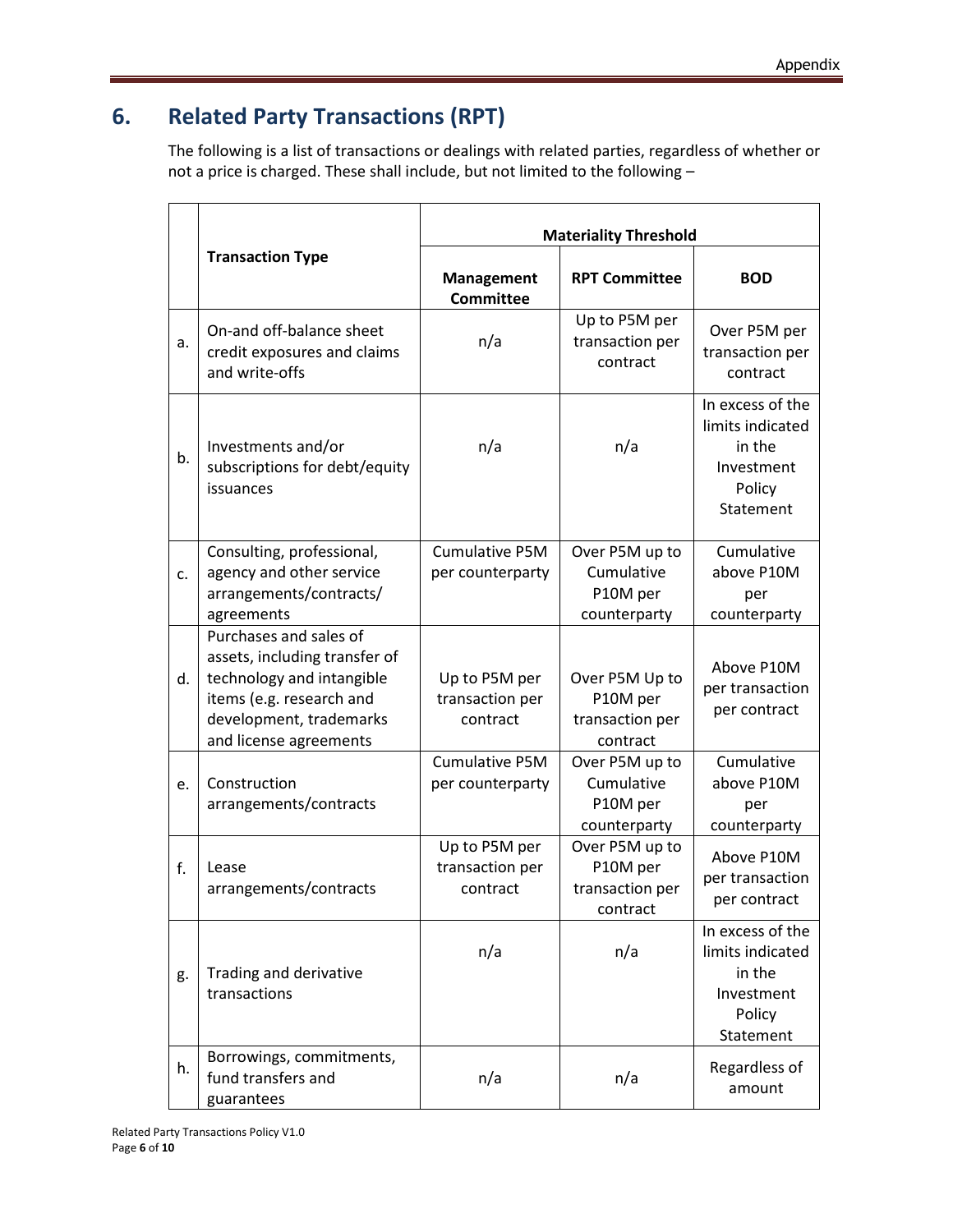| Sale, purchase or supply of<br>any goods or materials | Up to P5M per<br>transaction per<br>contract | Over P5M up to<br>P10M per<br>transaction per<br>contract | Above P10M<br>per transaction<br>per contract |
|-------------------------------------------------------|----------------------------------------------|-----------------------------------------------------------|-----------------------------------------------|
| Establishment of joint<br>venture entities            | n/a                                          | n/a                                                       | Regardless of<br>contribution                 |

- 6.1 Insurance coverage / transactions are vetted through the appropriate Committees/approving authorities, as indicated in the following Regulations/Guidelines approved by the Board of Directors –
	- a) R-UW-06 Underwriting Acceptance Limit
	- b) G-S&U-08 Underwriting Manual
- 6.2 This RPT Policy excludes regular trade transactions involving purchase and sales of debt securities traded in an active market.
- 6.3 RPTs shall include not only transactions that are entered into with related parties but also outstanding transactions that were entered into with an unrelated party that subsequently becomes a related party.
- 6.4 Any clarification on whether or not a transaction should be classified as "Related Party Transaction" shall be referred to Risk Management Department of BPI/MS and BPI Unibank

## <span id="page-6-0"></span>**7. RPT Approval**

- 7.1 RPTs are not prohibited provided that the RPTs are approved by the appropriate authority, conducted at arm's length basis and disclosed and reported as required under this policy.
- 7.2 RPTs shall be subject to approval, as defined in Section 6 above.

## <span id="page-6-1"></span>**8. RPT Vetting**

- 8.1 All RPTs shall be submitted for vetting prior to Board approval and/ or implementation.
- 8.2 Vetting is a process wherein a specific body (e.g. RPTC, Management Committee) reviews and ensures that RPT terms are arm's length.
- 8.3 An RPT is deemed conducted at arm's length terms when it is done in the regular course of business of BPI/MS and are not undertaken on more favorable economic terms (e.g., interest rates, price, fees, commissions, tenor, collateral requirements, etc.) than similar transactions with unrelated parties under similar circumstances. Further, the RPT should be engaged into at terms that promote the best interest of BPI/MS and its stakeholders. Vetting may thus include comparison of RPT terms with the terms granted to non-related parties under comparable circumstances and conditions.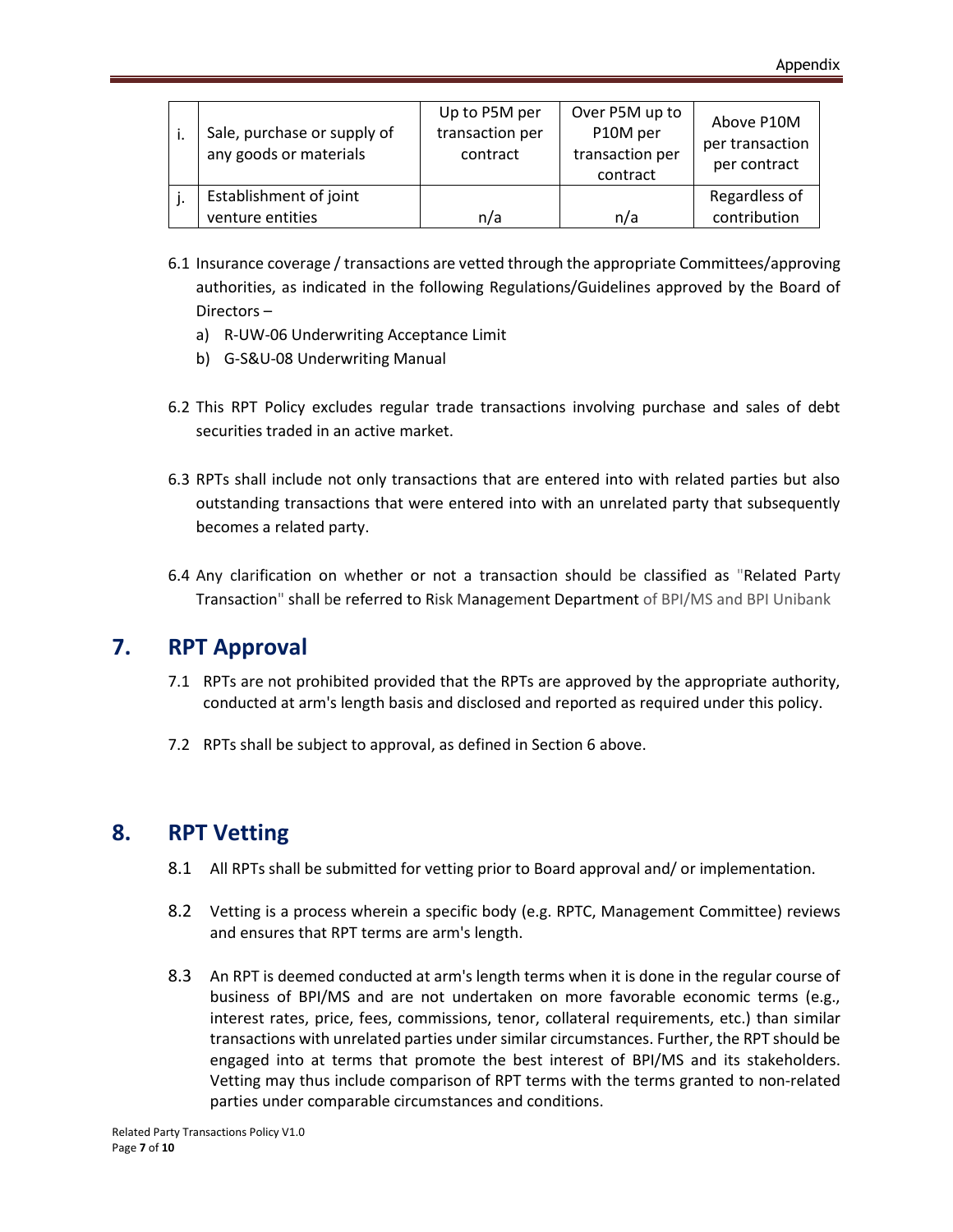- 8.4 Vetting is not itself the approval of the credit or non-credit transaction.
- 8.5 Related Party Transaction Committee (RPTC) is a Board level committee tasked to review and endorse RPTs that are classified as Material Transactions.
- 8.6 The RPTC shall be composed of at least three (3) Independent and/ or Non-Executive members of the BPI/MS Board, the majority of whom shall be Independent Directors. The Chairperson must be an Independent Non-Executive Director of the Board. Majority of the members, regardless of position, shall constitute a quorum.
- 8.7 The Chief Compliance Officer (CCO) / Chief Risk Officer (CRO) / Internal Auditor (Chief Audit Executive) may sit as resource persons in the RPT Committee.
- 8.8 The authority, responsibility, membership and operation of RPTC are provided in detail in the RPTC Charter.
- 8.9 RPTs involving amounts below the materiality threshold shall be vetted by the Management Committee.
- 8.10 In case a member of the Management or RPT committee has conflict of interest in a particular RPT, he/ she should inhibit from the evaluation, endorsement and / or approval process of the particular RPT. In the event a member of the Management Committee directly supervises the recommending unit of the RPT, he shall abstain from vetting the same.
- 8.11 Conflict of Interest and handling of personnel, officers or directors who have been remiss in their duties are governed by the Manual on Corporate Governance and specific HR policies. Persons who refuse to fully disclose the extent of their business interests shall be subject to temporary disqualification from their office.

## <span id="page-7-0"></span>**9. RPT Monitoring/ Individual and Aggregate Limits**

The Board, through the RPTC, shall establish an effective system to determine/ identify Related Parties, monitor Related Party exposure and implement RPTs.

- a. Internal Limits for Individual and Aggregate Credit Exposure
	- i. To ensure that RPTs are within prudent levels, the BPI/MS board shall prescribe, from time to time, internal limits or sub-limits for individual and aggregate credit exposures to a related party and for aggregate credit exposures to all related parties that are consistent with the BPI/MS' risk appetite, risk profile and capital strength.
	- ii. The Related Party Transaction Committee (RPTC) shall report to the Board, on a semiannual basis, the status and aggregate credit exposure of BPI/MS to each related party as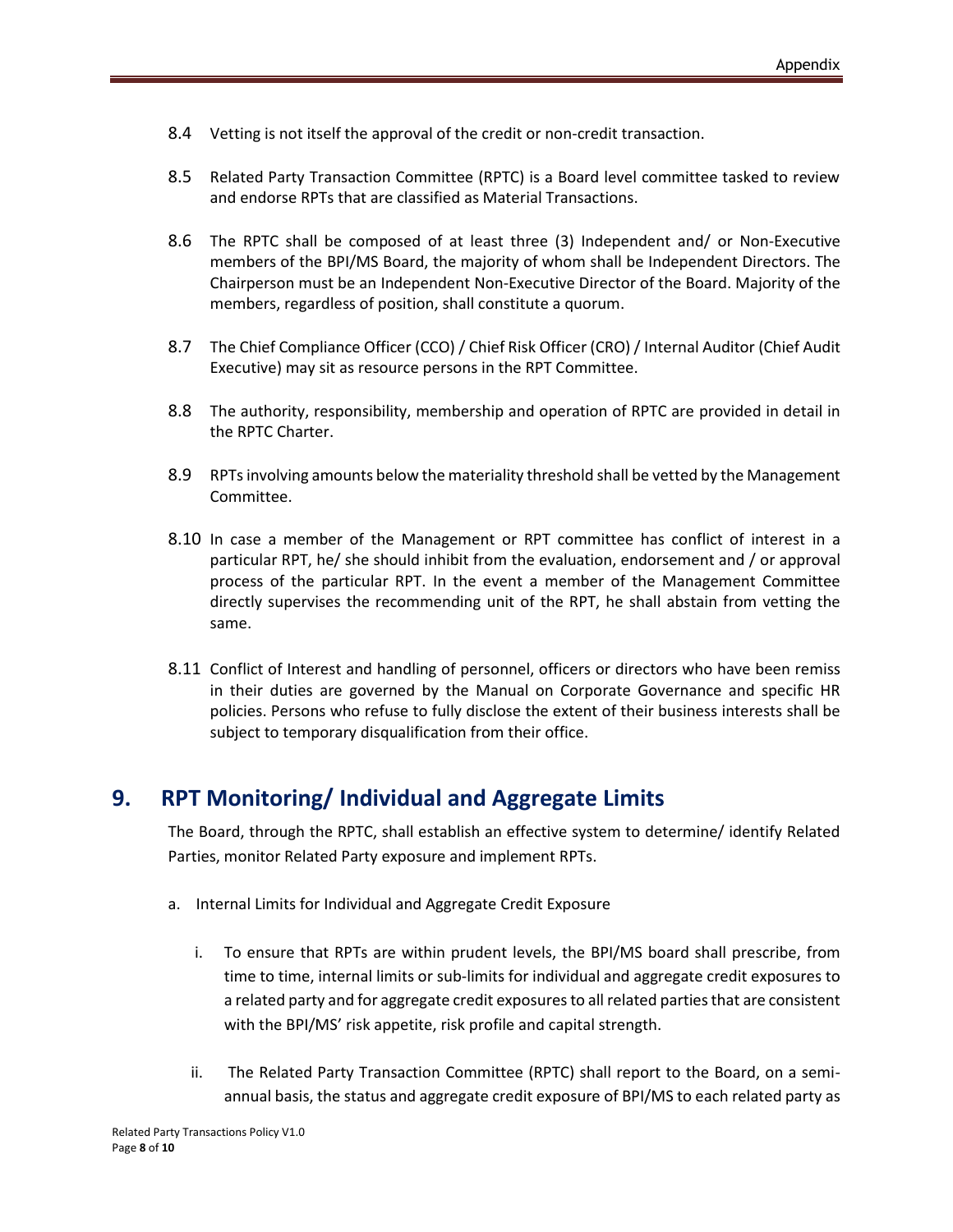well as the total amount of credit exposure to all related parties to ensure compliance to limits set by the Board.

b. Internal Audit and the BPI/MS' Compliance & Legal Department shall perform periodic post verification of RPTs to ensure that the terms and conditions endorsed by the RPTC and approved by the appropriate body are properly and correctly implemented.

## <span id="page-8-0"></span>**10. Disclosure and Regulatory Reporting**

BPI/MS shall adequately disclose in its Annual Report, if applicable, the overarching policies and procedures for managing RPTs, including managing of conflicts of interest or potential conflicts of interest; responsibility of RPT Committee; nature, terms and conditions, as well as original and outstanding individual and aggregate balances, including off-balance sheet commitments, of material RPTs.

ln addition to the required reports on transactions with subsidiaries and affiliates under existing regulations -

- a) BPI/MS shall report all entities in the conglomerate structure where it belongs (Annex A). The said structure shall likewise disclose beneficial owners of shareholdings that are in the name of PCD Nominee Corporation. The said report shall be submitted to the lC within 30 calendar days after the end of every calendar year.
- b) BPI/MS shall submit a report on material exposures to related parties, which shall include the material RPTs of its non-financial subsidiaries and affiliates, (Annex B) within 20 calendar days after the end of the reference quarter.
- c) The consolidated Report on Material RPT shall be jointly endorsed / signed by the BPI/MS' Compliance & Legal and Risk Officer prior to submission to the President or his representative for signature.
- d) The BPI/MS Finance Department shall be responsible for the transmission of all required RPT reports to the IC.
- e) Any contract with recurring payment transactions such as lease contracts, should only be reported once, upon approval of said transaction by the applicable approving authority.
- f) In case the parties involved in a RPT are both IC-regulated entities, only the lessor, in case of a lease contract, shall submit the individual Report on Material RPT.

## <span id="page-8-1"></span>**11. Responsibilities of Units with RPTs**

To implement the requirements of this RPT Policy, the Proponents, in coordination with the Compliance & Legal and Risk Management Office shall ensure and cause the following:

- a. Establishment of the Related Party's relationship to BPI/MS and interest in the transaction;
- b. Disclosure of material facts as regards the proposed RPT, including the aggregate value of the transaction;